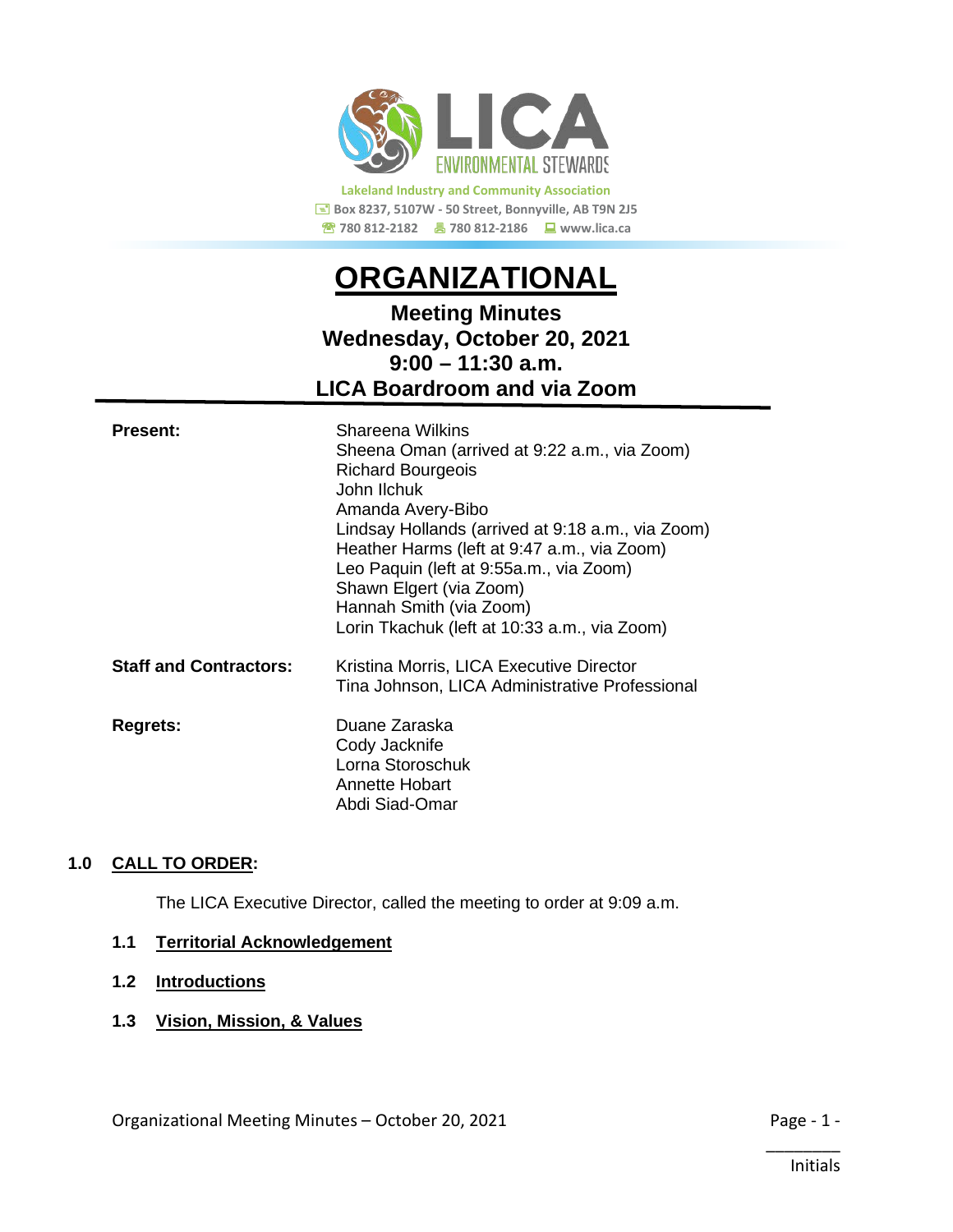#### **1.4 Approval of Agenda**

#### **#1 Moved by Richard Bourgeois AND CARRIED that the October 20, 2021, Agenda be approved as presented.**

#### **2.0** *<sup>U</sup>***POLICY REVIEW AND ELECTIONS**

#### **2.1** *U***Policy 1.3** *Responsibilities of the Board of Directors*

The Board of Directors reviewed Policy 1.3 *Responsibilities of the Board of Directors.*

#### **2.2 Policy 1.5** *Decision-Making Process*

The Board of Directors reviewed Policy 1.5 *Decision Making Process*.

#### **2.3** *<sup>U</sup>***Policy 1.7** *Board Member Job Descriptions*

The Board of Directors reviewed Policy 1.7 *Board Member Job Descriptions.*

#### **2.4** *<sup>U</sup>***Policy 1.8** *Board Member Conflict of Interest*

The Board of Directors reviewed Policy 1.8 *Board Member Conflict of Interest*.

#### 2.5 **Elections**

The [Board of Directors for 2021-22](https://lica2.sharepoint.com/:b:/s/Office/ERGh24qKjZVNpk-zhNXXBNUBf4w3iqXpAhDxinzQQv3qkA?e=HQWSHJ) now consists of the following:

| <b>Community Directors:</b>           | Sheena Oman<br><b>Shareena Wilkins</b>                                                                                                                                                                                    |
|---------------------------------------|---------------------------------------------------------------------------------------------------------------------------------------------------------------------------------------------------------------------------|
| Non-Government<br>Organization (NGO): | <b>Richard Bourgeois</b>                                                                                                                                                                                                  |
| <b>Agriculture Director:</b>          | John Ilchuk                                                                                                                                                                                                               |
| Forestry/Trapping:                    | Amanda Avery-Bibo                                                                                                                                                                                                         |
| Indigenous (Métis/First Nations):     | Duane Zaraska<br>. CLFN                                                                                                                                                                                                   |
| Industry:                             | Lindsay Hollands<br>Leo Paquin<br><b>Heather Harms</b>                                                                                                                                                                    |
| Government:                           | Shawn Elgert, Alberta Agriculture & Forestry<br>Hannah Smith, Alberta Health Services<br>Annette Hobart, Alberta Energy Regulator<br>Abdi Siad-Omar, Alberta Environment & Parks<br>Lorin Tkachuk, County of Lac La Biche |

Organizational Meeting Minutes – October 20, 2021 Page - 2 -

\_\_\_\_\_\_\_\_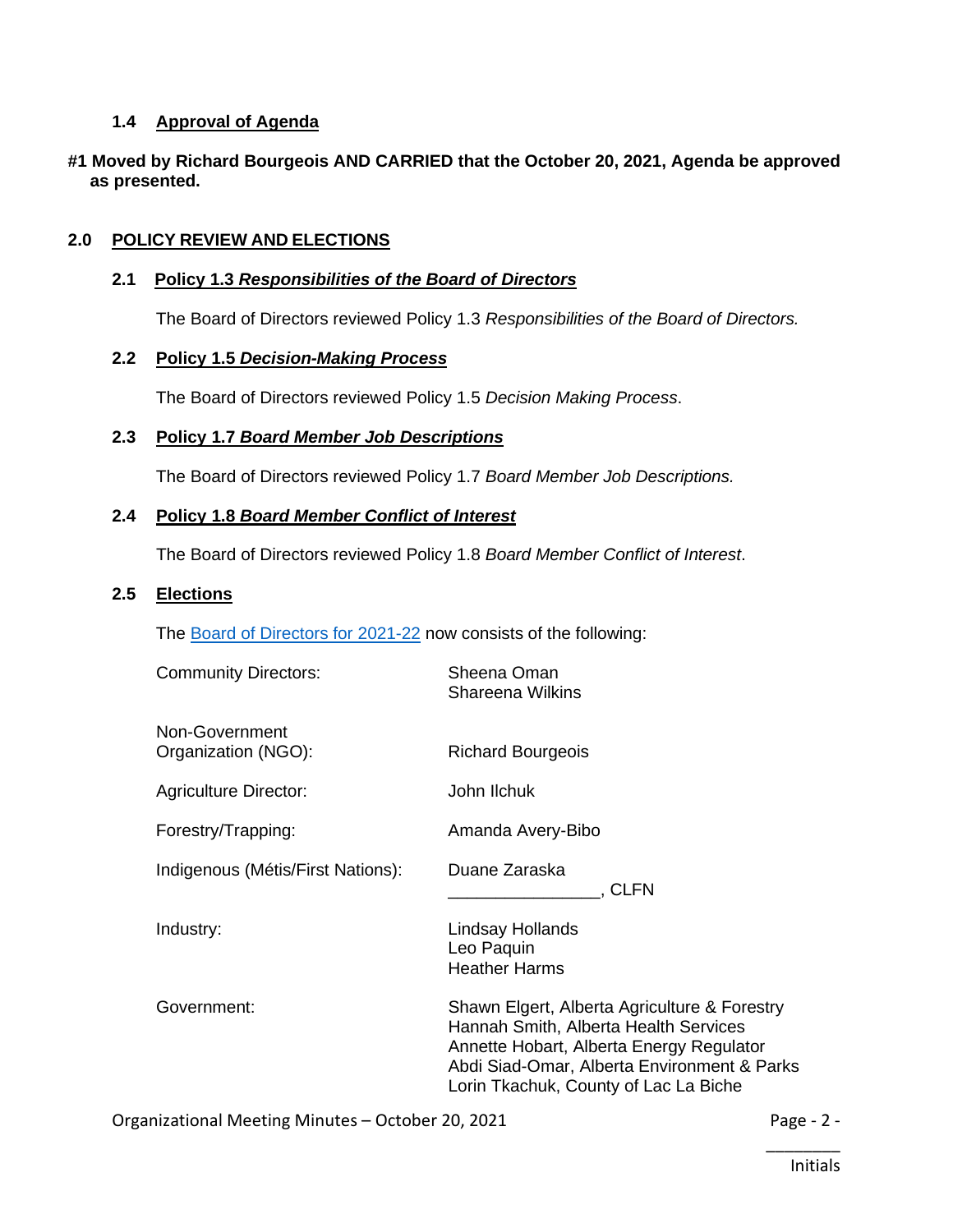| , MD of Bonnyville   |
|----------------------|
| , Town of Bonnyville |
| , City of Cold Lake  |

The Board of Director terms are 2 years in length.

#### **2.4.1** *<sup>U</sup>***Chairperson**

The LICA Executive Director, opened the floor for nominations for the position of Board Chairperson for a one (1) year term.

John Ilchuk nominated Amanda Avery-Bibo, seconded by Shareena Wilkins.

#### **#2 Moved by Richard Bourgeois, seconded by Shareena Wilkins AND CARRIED those nominations cease.**

**The Executive Director declared Amanda Avery-Bibo elected by acclamation as Board Chairperson for a one (1) year term.**

#### **2.4.2** *<sup>U</sup>***Vice-Chairperson**

The LICA Executive Director opened the floor for nominations for the position of Board Vice-Chairperson for a one (1) year term.

Amanda Avery-Bibo nominated Sheena Oman, seconded by Richard Bourgeois.

#### **#3 Moved by John Ilchuk, seconded by Lindsay Hollands AND CARRIED those nominations cease.**

**The Executive Director declared Sheena Oman elected by acclamation as Board Vice-Chairperson for a one (1) year term.**

#### **2.4.3 Secretary- Treasurer**

The LICA Executive Director opened the floor for nominations for the position of Secretary-Treasurer for a one (1) year term.

Amanda Avery-Bibo nominated Leo Paquin, seconded by John Ilchuk.

#### **#3 Moved by Amanda Avery-Bibo, seconded by Richard Bourgeois AND CARRIED those nominations cease.**

**The Executive Director declared Leo Paquin elected by acclamation as Secretary-Treasurer for a one (1) year term.**

#### **2.6 Policy 1.13** *Volunteer Hours*

The Board of Directors reviewed Policy 1.13 *Volunteer Hours*.

Organizational Meeting Minutes – October 20, 2021 **Page - 3 -** Page - 3 -

\_\_\_\_\_\_\_\_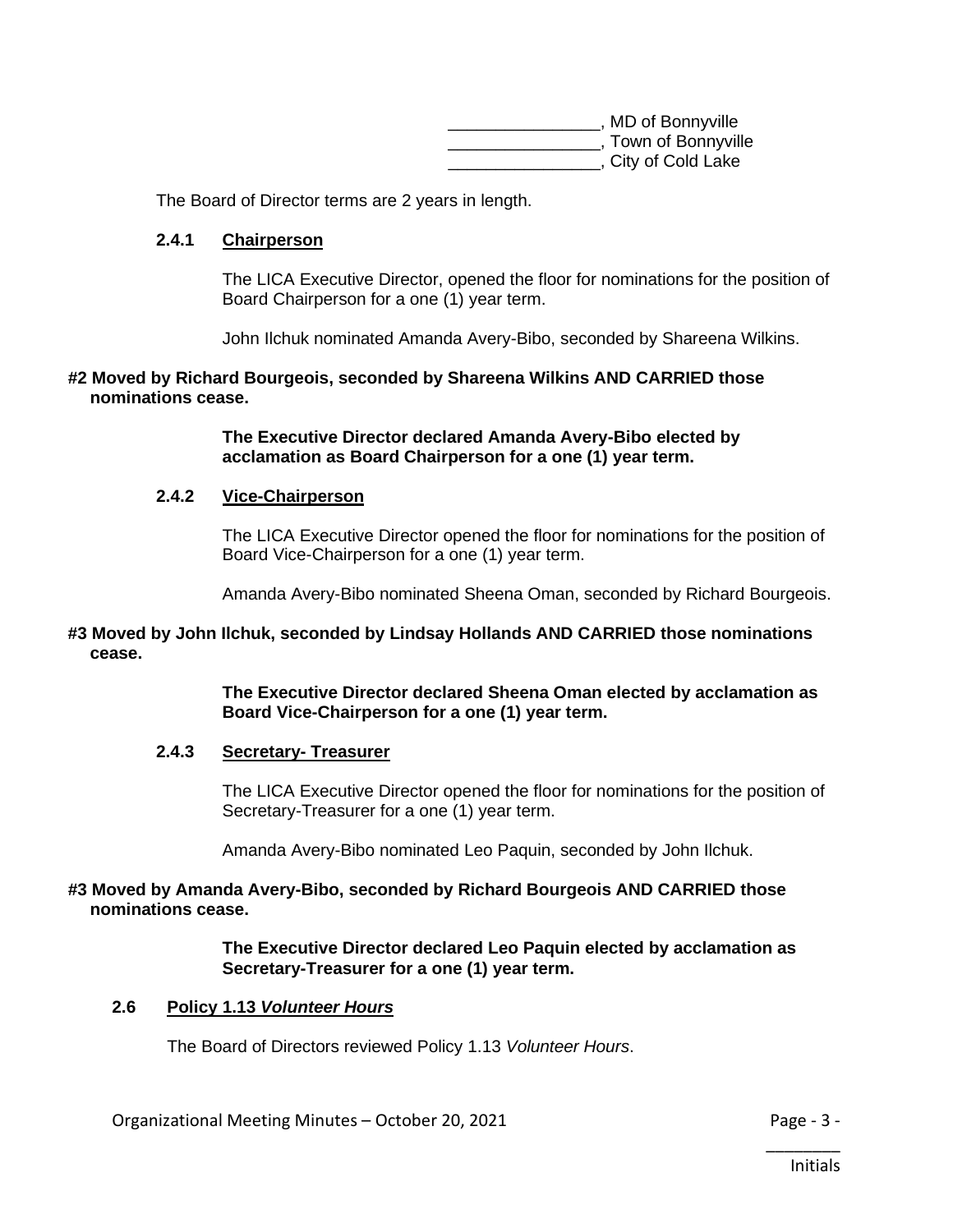#### **2.7 Code of Ethics (Conduct)**

The Board of Directors reviewed the Code of Ethics (Conduct), and each Director was requested to sign the document for retention by LICA.

#### **2.8 Policy 1.14** *Confidentiality*

The Board of Directors reviewed Policy 1.14 *Confidentiality,* and each Director was requested to sign a copy for retention by LICA.

#### **2.9 Policy 2.8** *Board & Committee Expenses & Remuneration*

The Board of Directors reviewed Policy 2.8 *Board and Committee Expenses and Remuneration*.

#### **2.9.1 Officer Meetings**

Clarification was sought for the eligible stipend amount of Officer meetings, as they range from 1-3 hours in length. The Board felt that \$100 for each Officer for meetings was appropriate and requested that Policy 2.8 *Board and Committee Expenses & Remuneration* be reviewed by the Governance Committee to make the necessary policy adjustments for this change. A question was also raised regarding setting an hourly minimum for meetings to become eligible for collection of the full \$130 stipend. The decision to increase the stipend from \$100 to the full \$130 will be at the Board's discretion and approval.

#### **#4 Moved by Amanda Avery-Bibo, seconded by Sheena Oman AND CARRIED that the stipend paid to officers for meetings will be \$100 unless otherwise approved by the Board.**

#### **2.9.2 Expense Claim Form**

The Board of Directors reviewed the LICA Expense Claim Form.

#### **2.9.3** *<sup>U</sup>***Direct Deposit Option**

The Board of Directors were given the option to complete the Direct Deposit form noting that a VOID cheque will be required to accompany the form.

#### **2.10 Board and Committee Member Sign-on**

The Board of Directors were requested to complete the Board and Committee Sign-on sheet for retention by the Accounting Assistant. Members who have already completed this form from prior tenure on the Board of Directors were requested to complete the form should their contact information have changed over the past year.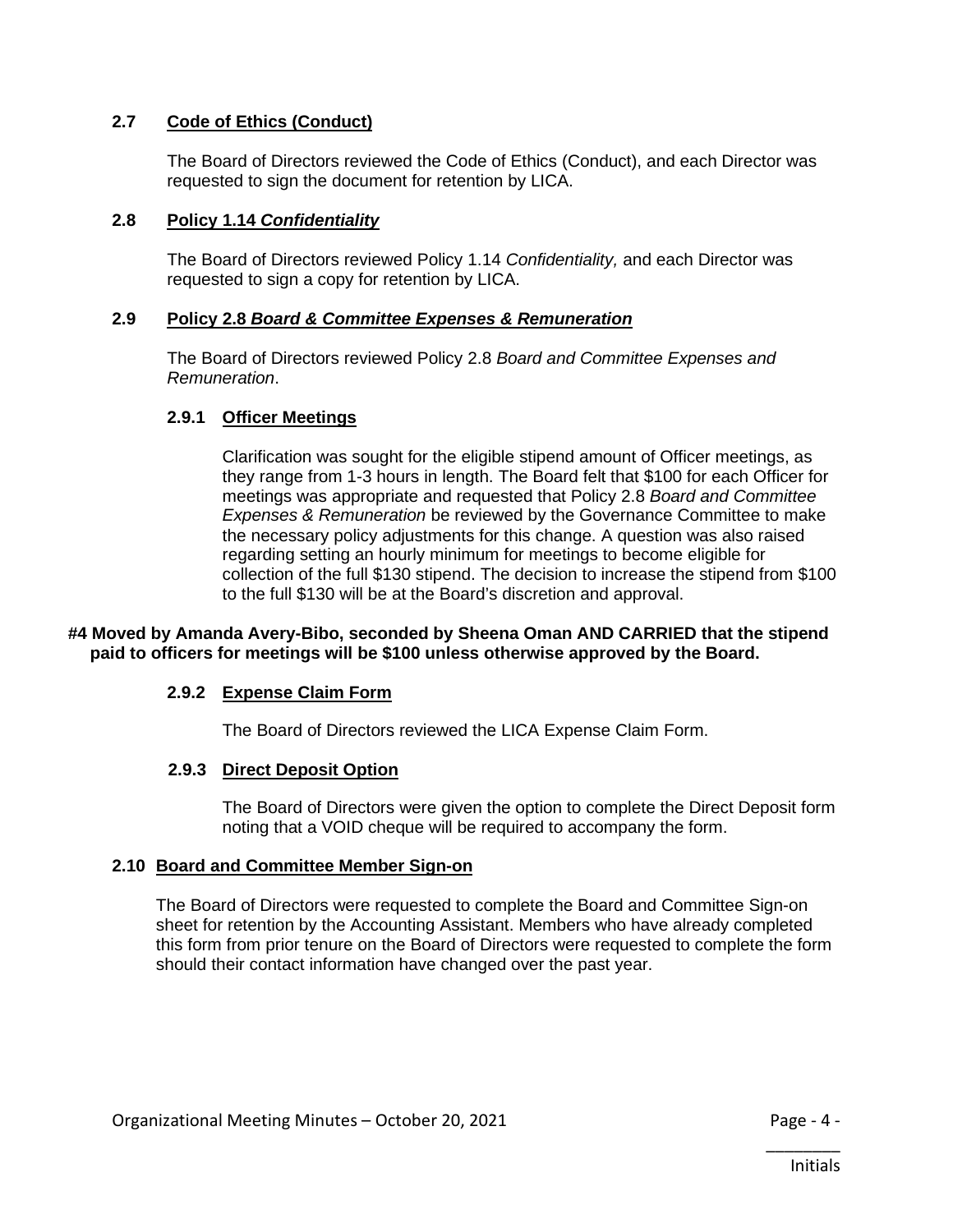#### **3.0 APPOINTMENTS TO COMMITTEES**

#### **3.1 A***A***ppointments to Committees**

Policy 1.9 *Committees* was reviewed with the Board of Directors, indicating that one Director from the Board must be appointed to each committee and designated to be the Chairperson for that committee.

The Board of Directors reviewed the Expressions of Interest from LICA members, dated October 12, 2021, the Committee Lists from the previous year, and the recommendations from the Executive Director, prior to making appointments to the Governance, Education and Outreach, and Integrated Watershed Management Plan Committees. The Committee members of the newly created ad hoc Acid Deposition Monitoring Program Expansion Committee (ADMPEC) were also reviewed.

Policy 1.19 *Review of Absences of Director* was reviewed with the Board of Directors.

#### **3.2** *<sup>U</sup>***[Governance Committee \(Bylaws and Policies\)](https://lica2.sharepoint.com/:b:/s/Office/ERp5UVFc7fhEl4uwpbO52PIBFdK87NeSSPfneTFyAoBSGw?e=LdCBnP)**

**#5 Moved by Richard Bourgeois AND CARRIED that the following be appointed to the Governance Committee for a one (1) year term and that one Alberta Energy Regulator representative, two Industry representatives, one Alberta Environment and Parks representative, one NGO representative, and one Indigenous representative also be appointed to the Committee:** 

- **1. Sheena Oman, Committee Chairperson**
- **2. John Ilchuk**

The Board requested that the addition of an additional Community Director seat on the Governance Committee be revisited in January upon review of the end of the third quarter financial report.

**3.3** *<sup>U</sup>***[Education and Outreach Committee \(E&O\)](https://lica2.sharepoint.com/:b:/s/Office/EQhFFoPKMRpFicTsUbGrb0wBuol305wRoWWsvdCX1hhRmQ?e=IPjDlg)**

**#6 Moved by Amanda Avery-Bibo AND CARRIED that the following be appointed to the Education and Outreach Committee for a one (1) year term and that two Industry representatives, one municipal representative, and three Indigenous representatives also be appointed to the Committee:** 

- **1. Shareena Wilkins, Committee Chairperson**
- **2. Stephanie Sitkowski**
- **3. Evelyn Mondares**
- **4. Gabrielle Whiskeyjack**

The Board also acknowledged the new sector appointed seat from the M.D. of Bonnyville.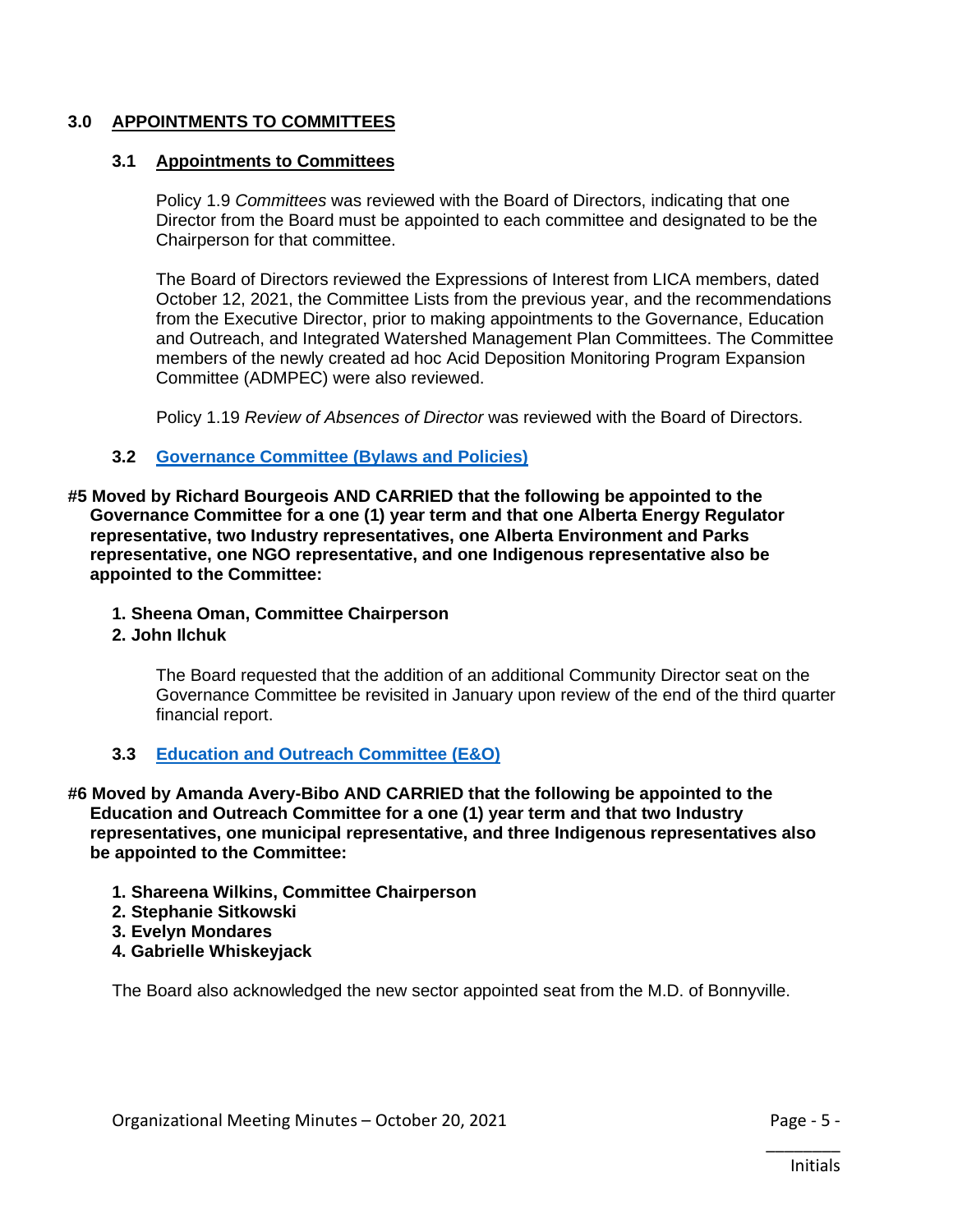#### **3.4 [Integrated Watershed Management Plan Committee \(IWMP\)](https://lica2.sharepoint.com/:b:/s/Office/EZ4aeX4Ek41DvhU3o1aoF1QB_UANszWyWbfbDODyf-qEsA?e=wX9JcV)**

- **#7 Moved by John Ilchuk AND CARRIED that the following be appointed to the Integrated Watershed Management Plan Committee for a one (1) year term and that two Industry representatives, one Alberta Energy Regulator representative, Indigenous representatives from each local community within the Beaver River Watershed, one Alberta Environment and Parks representative, one Agriculture representative, one Academic representative, two local environmental organization representatives, Municipal Government representatives within the Beaver River Watershed, one Military representative, and one Youth representative also be appointed to the Committee:** 
	- **1. Amanda Avery-Bibo, Committee Chairperson**
	- **2. Delano Tolley**
	- **3. Richard Pearce**
	- **4. Louise White**

#### **3.5 [Acid Deposition Monitoring Program Expansion Committee \(ADMPEC\) –](https://lica2.sharepoint.com/:b:/s/Office/EbB2LbV0EyBCr0i5AAdNH68Bt2Zw2VDWT9jSZ4gNcQs8oA?e=FaHoMI) ad hoc**

The Board of Directors reviewed the members of the ADMPEC. No changes were recommended to this committee due to its recent creation.

#### **4.0** *<sup>U</sup>***OTHER ITEMS**

#### **4.1** *<sup>U</sup>***[LICA 2021-22 Meeting Calendar](https://lica2.sharepoint.com/:b:/s/Office/EWb_3S9FV_lLhkp7wrJOVXQBQGWNaxxPAwA6OvpqHPufTQ?e=g46hIb)**

The Board of Directors agreed that Board meetings would be held every fourth Thursday of the month, beginning Thursday, November 25, 2021, excluding the months of July and August, when no meetings are held. The December Board meeting is to be held Thursday, December 16, 2021, as the fourth Thursday is too close to the Christmas break with the October 2022 Board meeting to be determined once the 2022 Annual General Meeting date has been determined.

#### **#8 Moved by John Ilchuk AND CARRIED that the LICA 2021-22 Meeting Calendar be approved as presented.**

#### **4.2 Policy 2.3** *LICA Signing Authority*

The Board members were advised that, pursuant to Policy 2.3 *LICA Signing Authority*, signing authority will reside with the Officers: Amanda Avery-Bibo, Sheena Oman, and Leo Paquin.

**#9 Moved by Richard Bourgeois, seconded by John Ilchuk AND CARRIED that Amanda Avery-Bibo and Sheena Oman retain their Signing Authority, that Leo Paquin be added to LICA Signing Authority effective immediately, and that Wayne Bamber be removed from LICA Signing Authority effective November 1, 2021, including any and all access to all of LICA's Bank Accounts, Online Banking, and the CAFT portal.**